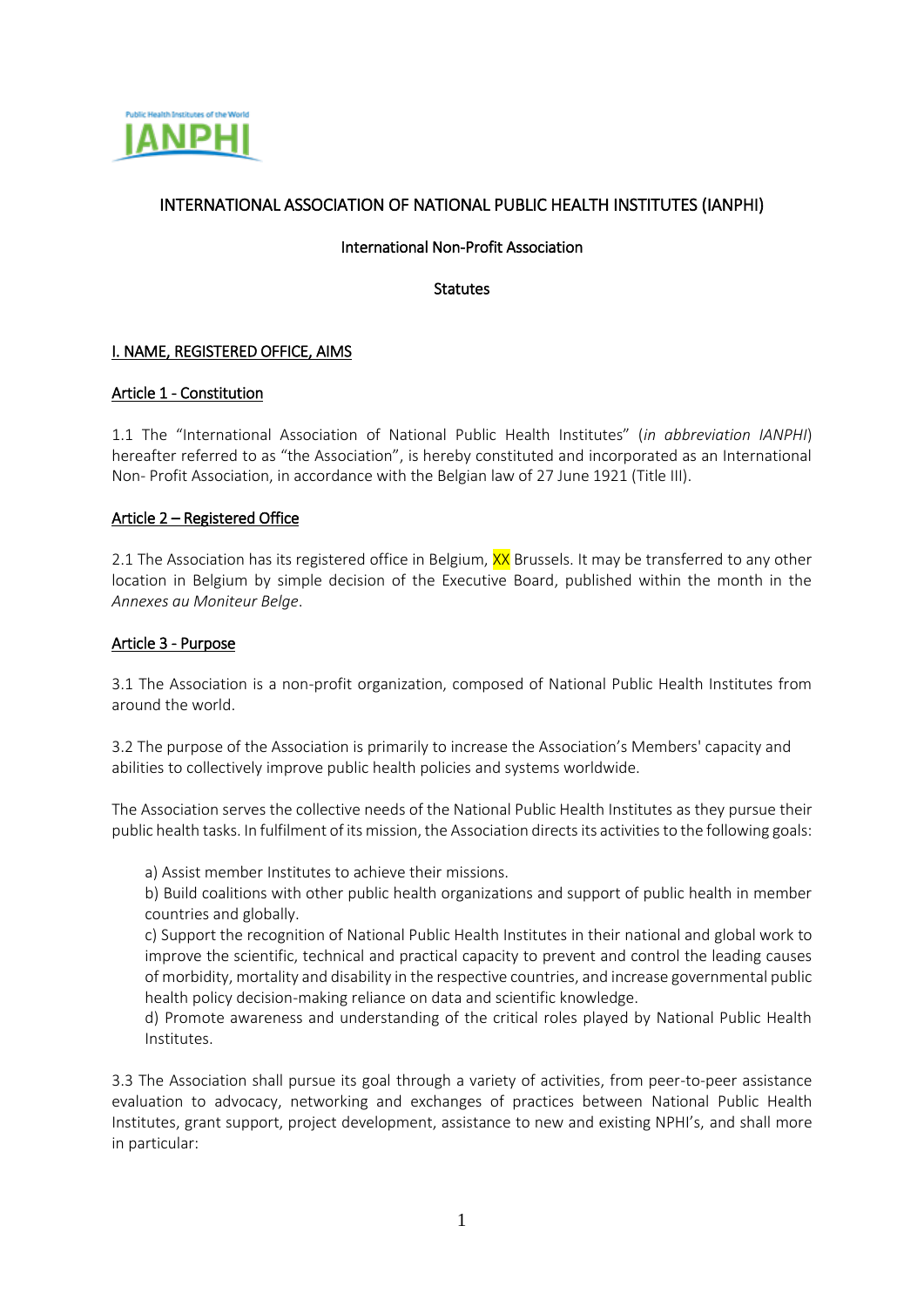a) Identify and disseminate strategies to strengthen the role and improve the functions of the Institutes.

b) Provide a forum for communication among members.

c) Encourage the establishment and support the expansion of the concept and capabilities of national public health institutes.

d) Identify and expand funding resources to support National Public Health Institutes in their missions for promoting and protecting public health in their countries.

e) Initiate co-operative actions and help build international and national coalitions with other organizations whose mission is to improve public health.

### II. MEMBERS AND PARTNERS

#### Article 4 – Categories – Applications – Obligations

4.1 The Association is composed of National Members and Associate Members.

### Category A: National Members

National Members are the National Public Health Institutes.

In cases where there are two or more Institutes operating in the same country, two of them may become National Members, but they shall have together only one vote at the General Assembly (these members must decide themselves how to organize their votes at the General Assembly).

### Category B: Associate Members

An Associate Member is an institute or organization from a country that does not currently have a National Public Health Institute or does not comply with the criteria for National membership. Associate members can be regional public health institutes, ministries wishing to create a National Public Health Institute, ministries in charge of health executing public health functions described in the IANPHI Internal Rules on core attributes and core functions.

4.2 The Association can establish a cooperative relationship with Partners.

Partners are organizations which are not members but with which the Association has established a cooperative relationship in support of its mission. Partners may include foundations, donors, international organisations, professional societies, governmental funding agencies, academic institutions, schools of public health and groups whose public health focus is national, regional or global in scope.

4.3 Only National Members enjoy full voting rights at the General Assembly.

Associate Members and Partners shall have no voting right whatsoever. They shall not be liable for any debts or obligations of the Association. They shall be allowed to participate in selected activities about matters that concern their expertise in the field of public health and to attend the General Assembly and other relevant meetings upon invitation of the Executive Board. They are allowed to make proposals to the Executive Board.

4.4 Only legal entities duly constituted in accordance with the laws of their country of origin, can become member of the Association.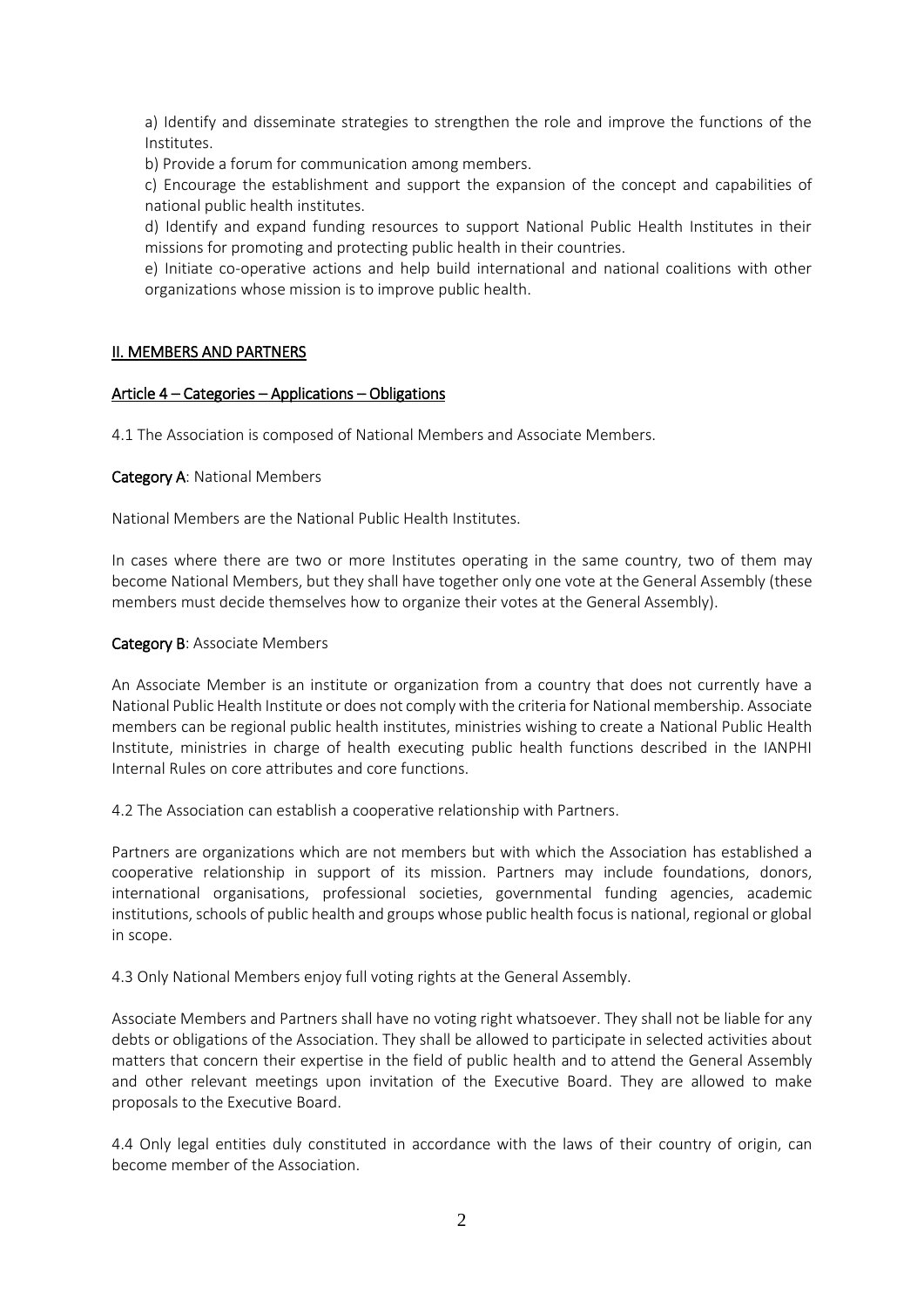4.5 Applications for membership of the Association or as Partner must be submitted in writing to the Secretary General, at least 3 months before the next General Assembly together with the application form and the documents that can be found on the Association's website.

The Executive Board decides what information should be included in the applications for membership or partnership.

The Secretary General, after verifying that the requirements for admission are satisfied, presents the application request to the Executive Board to be further submitted to the General Assembly for decision.

4.6 The members' main obligations shall be the following:

- 1. to cooperate to the best of their efforts in the achievement of the Association's goals
- 2. to refrain from all activities contrary to the law and to these statutes or which may jeopardize the achievement of the Association's objectives
- 3. to pay the membership fees as determined by the general assembly
- 4. to act according to Association's Code of Ethics and Professional Conduct
- 5. to uphold the highest standards of professional conduct and act with integrity and discretion
- 6. to ensure that all their representatives are aware of and act according to these rules

#### Article 5 – Admission – Resignation – Exclusion

5.1 The admission of new members and Partners and changes in the membership structure shall be decided by the General Assembly by a majority of at least three quarters of the votes cast by the members present or represented.

The decisions of the General Assembly on the admission or rejection of new members and Partners shall be final and no reasons for a rejection need to be given.

5.2 A member can be excluded from the Association by the General Assembly by a majority of at least three quarters of the votes cast by the members present or represented for any of the following reasons:

- 1) if such member fails to comply with the membership obligations
- 2) if the member acts in violation of the law, the statutes, the internal rules, the decisions of the General Assembly or more generally the general interest of the Association
- 3) if the member engages in practices which might engage the Association's civil or criminal liability
- 4) if the member has been declared insolvent
- 5) if the member is no longer active in public health or ceases to be a National Public Health Institute

The member, whose exclusion is proposed, shall be heard by the Executive Board before a decision is taken.

A partner can be excluded any time.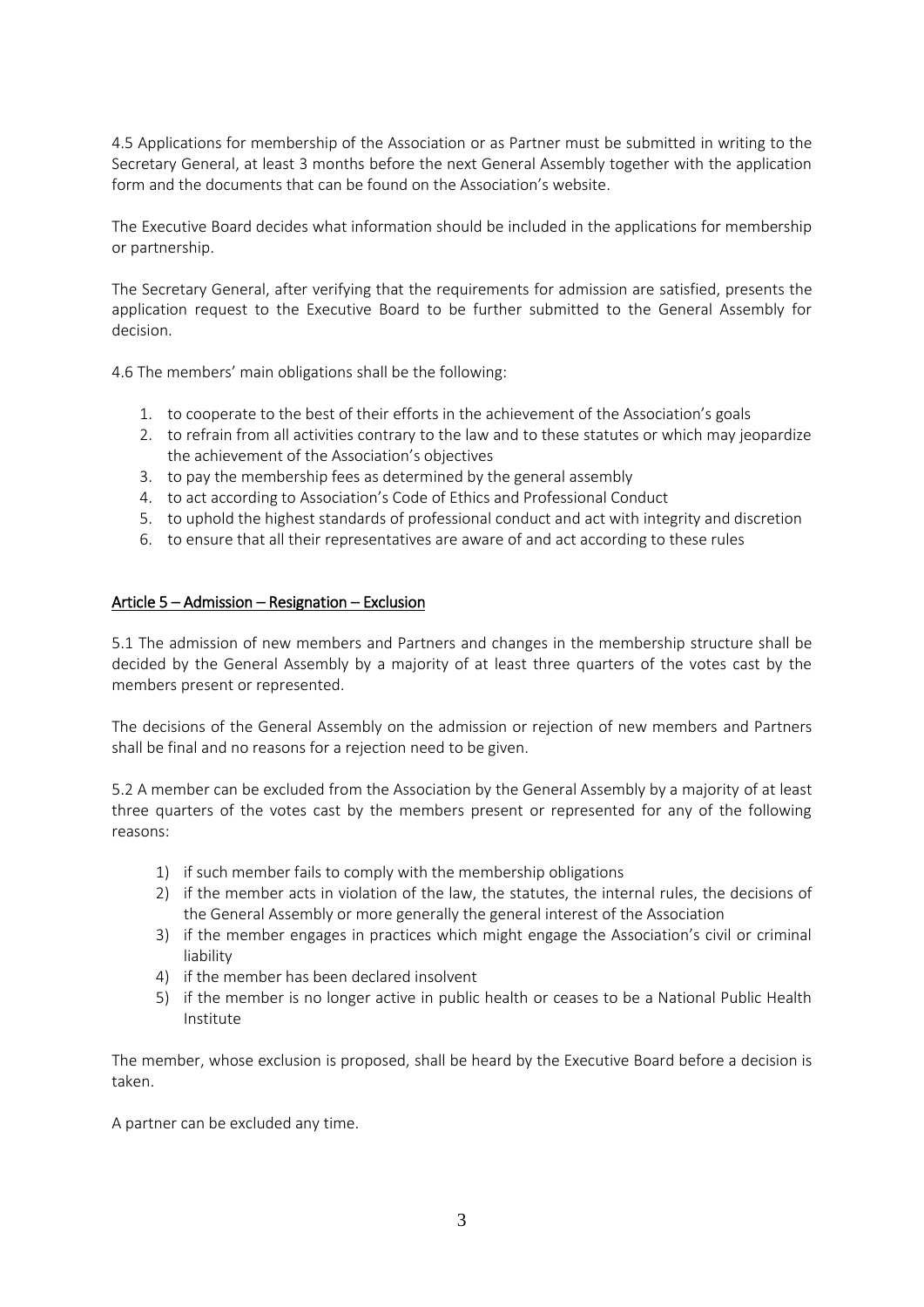5.3 A member may resign from the Association at any time of any calendar year by giving notice in writing by email confirmed by a registered letter to the Executive Board not later than six months before the end of such year. A Partner may resign from the Association at any time by giving a similar notice, which will have immediate effect.

5.4 Any member who ceases to be part of the Association shall have no right to any part of the assets of the Association.

# Article 6 - Liability

6.1 National Members are liable for the debts and obligations of the Association only to the extent of funds or assets contributed or otherwise made available to the Association. Any commitment entered into by the Association in its name shall be binding upon the Association and shall not create any legal rights or obligations which may extend to its members.

## Article 7 – Membership Fees

7.1 Membership fees of the different categories of members shall be decided annually by the General Assembly on the basis of the annual budget that has been approved for the following year.

7.2 In only special circumstances, the Executive Board Executive Board may decide to reduce or waive a member's annual dues. Members requesting a reduction or waiver of the annual dues shall do so in writing to the Secretary General. The decision to grant the waiver shall be taken according to the Internal Rules for Waivers and Reductions, approved by the General Assembly.

## III. ORGANISATION AND OPERATION

## Article 8 – Legal bodies of the Association

8.1 The affairs of the Association shall be conducted by:

- a General Assembly
- an Executive Board
- a Secretary General

## Article 9 – General Assembly

9.1 The General Assembly is the governing body of the Association and consists of the National Members.

Each National Member has one vote, except when there are two National Members in one country, pursuant to article 4.1.

A National Member may confer upon another National Member the right to represent it at the meeting. Such proxy must be in writing and must be delivered to the Secretary General in advance of the meeting. One National Member cannot hold more than two proxies.

Each National Member shall be represented at the General Assembly by its Director or at least a person of sufficiently high ranking within the National Member's Institute.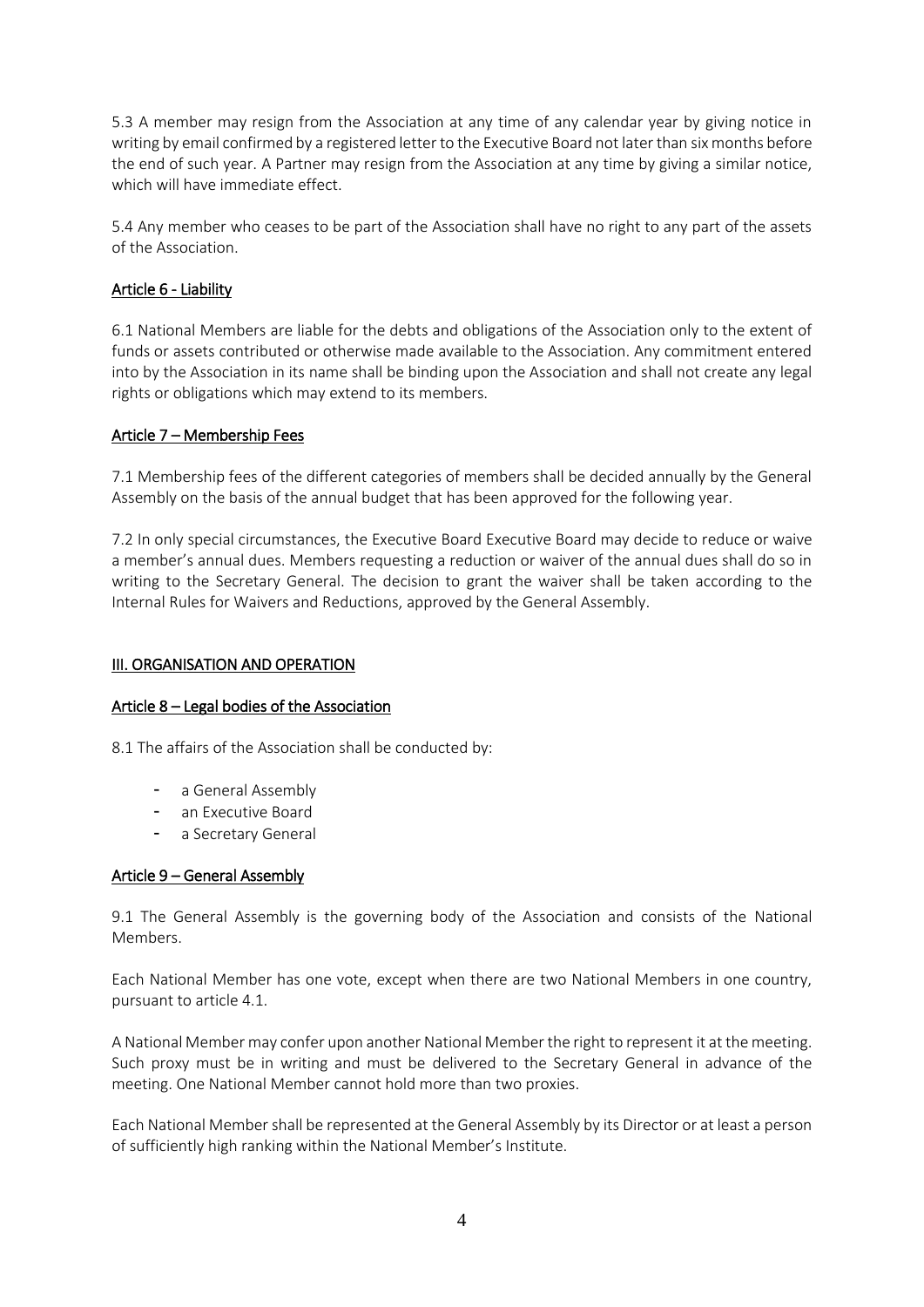Remunerated agents of the Association and/or staff may be called by the President to attend the General Assembly as observers or advisors.

9.2 The General Assembly shall be convened at least once a year by the Executive Board.

The General Assembly has the exclusive power for the following decisions:

- 1) Appointing and removing members of Executive Board
- 2) Appointing the President, the Vice-President and the Treasurer
- 3) Discharging the members of the Executive Board
- 4) Approving the annual budget and the financial accounts of the Association
- 5) Discharging the Executive Board from its responsibilities of the previous financial year
- 6) Fixing the membership fees
- 7) Receiving and approving proposals from the Executive Board
- 8) Transacting any other business competent to the General Assembly in accordance with the statutes
- 9) Amending the statutes
- 10) Approval or exclusion of members
- 11) Creating new categories of members or change the admission requirements
- 12) Dissolving the Association

9.3 Extraordinary meetings of the General Assembly may be called at any time by the Executive Board and must be called within two months upon receipt of a request made in writing to the Executive Board by National Members representing at least one fourth of the total votes at the General Assembly.

9.4 Notice of the annual meeting and of any extraordinary meeting together with a copy of the agenda, shall be sent by the Secretary General to all members at least 15 days before the date of the proposed meeting, by e-mail or by fax.

The agenda shall be drawn by the Executive Board and will only include propositions made by the Executive Board itself and propositions that were brought to its attention 30 days prior to the General Assembly, bearing the signature of at least one tenth of the National Members.

9.5 The quorum for any meeting of the General Assembly shall be at least one third of the total voting rights presented or represented at the General Assembly. Except where these statutes provide otherwise, decisions of the General Assembly shall be adopted by a simple majority of the votes expressed by the members present or represented. If the quorum of three quarters of the total votes is not reached, a new General Assembly shall be called, which will validly and definitely decide upon the points on the agenda, even if the quorum is not reached. In the event of deadlock, the resolution shall be deemed to be rejected by the General Assembly. The General Assembly shall be presided by the President or, if he/she is prevented, by the Vice-President.

9.6 The Association shall keep a register at its registered office containing the minutes of each General Assembly. This register shall be accessible to the members electronically.

All decisions of the General Assembly shall be recorded. Minutes shall be signed by the President or the Vice-President.

9.7 In case of urgent matters which request a rapid decision in the interest of the Association, the Executive Board can invite the General Assembly to vote by email. The urgency of the matter is appreciated solely by the Executive Board.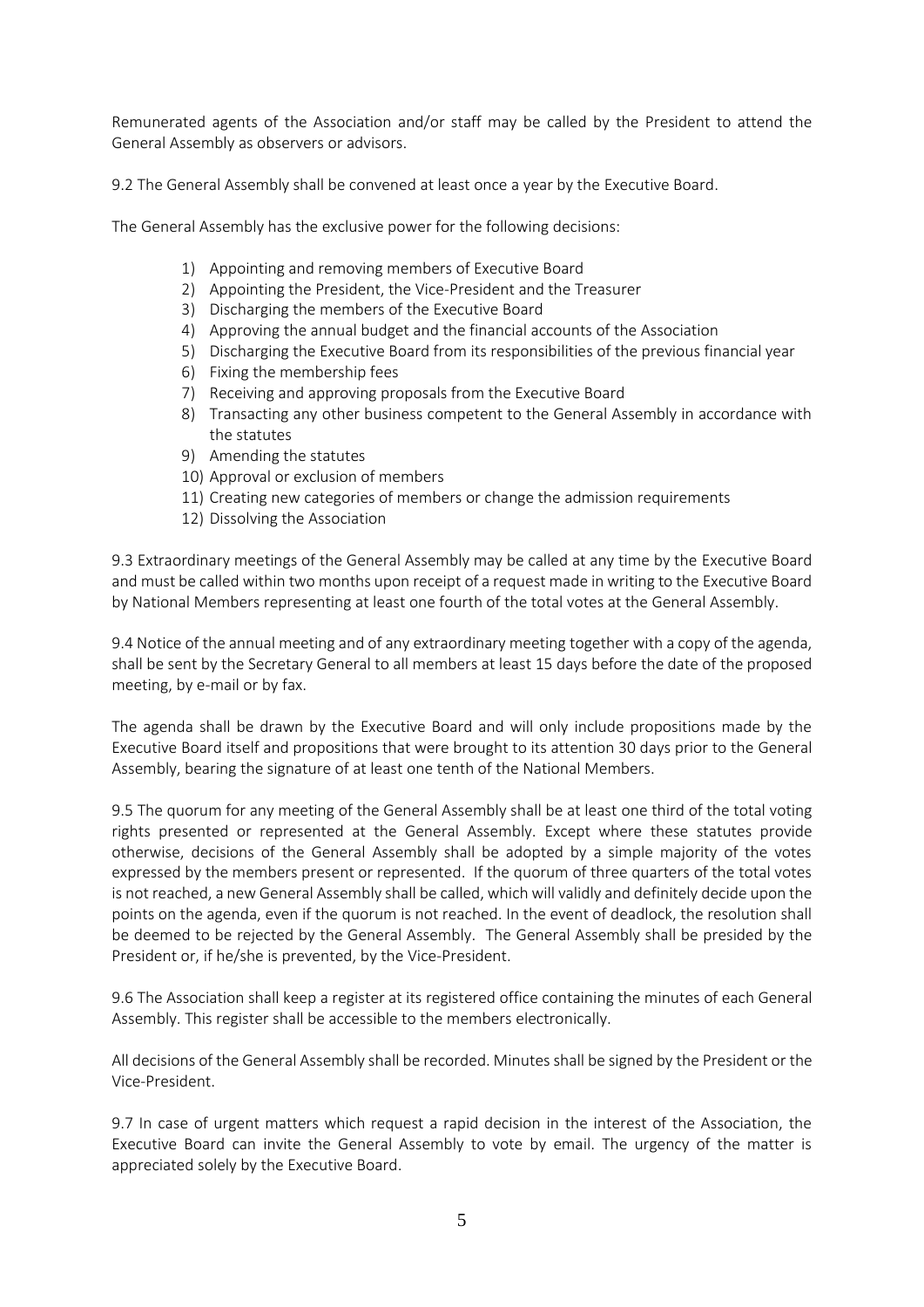### Article 10 – Executive Board

10.1 The Executive Board is composed of minimum of 11 and a maximum of 14 members, including the President, the Vice-President, the Treasurer and the immediate Past President.

10.2 Only directors general, or individuals with equivalent management positions at a National Public Health Institute are eligible to be elected member of the Executive Board. No more than one member of the Executive Board shall come from the same Institute.

If an Executive Board member leaves his/her position at his/her Institute before the end of his/her term as member of the Executive Board, he/she will be allowed to serve until the end of his/her 3-year term on the board without being authorized to be re-elected, provided that his new activities or appointments are not in conflict with the Association's purpose.

10.3 To be appointed President or Vice President, the candidate has to be a present or past director or equivalent of a National Public Health Institute.

10.4 All members of the Executive Board, except the immediate Past President, shall be elected by the General Assembly. The General Assembly may develop more precise nomination rules for the Executive Board membership in the Association's internal rules.

The mandate of the Executive Board members shall not be remunerated. Travel, food and lodging expenses, and a nominal per-diem to cover costs, can be provided to Executive Board members conducting official business for the Association.

10.5 Executive Board members shall hold office for a three years' period. Their mandate is renewable once.

10.6 The Executive Board has a President, a Vice-President and a Treasurer. They shall hold office for three years. Their mandate can be renewed once.

The President shall not be regarded as the representative of any member of the Association and shall not accept instructions from nor express the point of view nor vote on behalf of any member.

The Vice-President shall act for the President whenever the President is prevented. Also, should the President definitely cease to hold office, for whatever reason, the Vice-President shall act as President until a new President is appointed. The Vice-President may also perform other duties that may be requested by the Executive Board.

The Treasurer is responsible for overseeing the Association's finances in collaboration with the Secretary General and the Association's staff. The Treasurer reports to the Executive Board on the yearly accounts and budget.

10.7 If for any reason a member of the Executive Board shall cease to hold office as such at any time between meetings of the General Assembly, the Executive Board is entitled to nominate a new member of its choice as replacement for the rest of his or her terms of office. The General Assembly will have to ratify the appointment of the new member at its following meeting.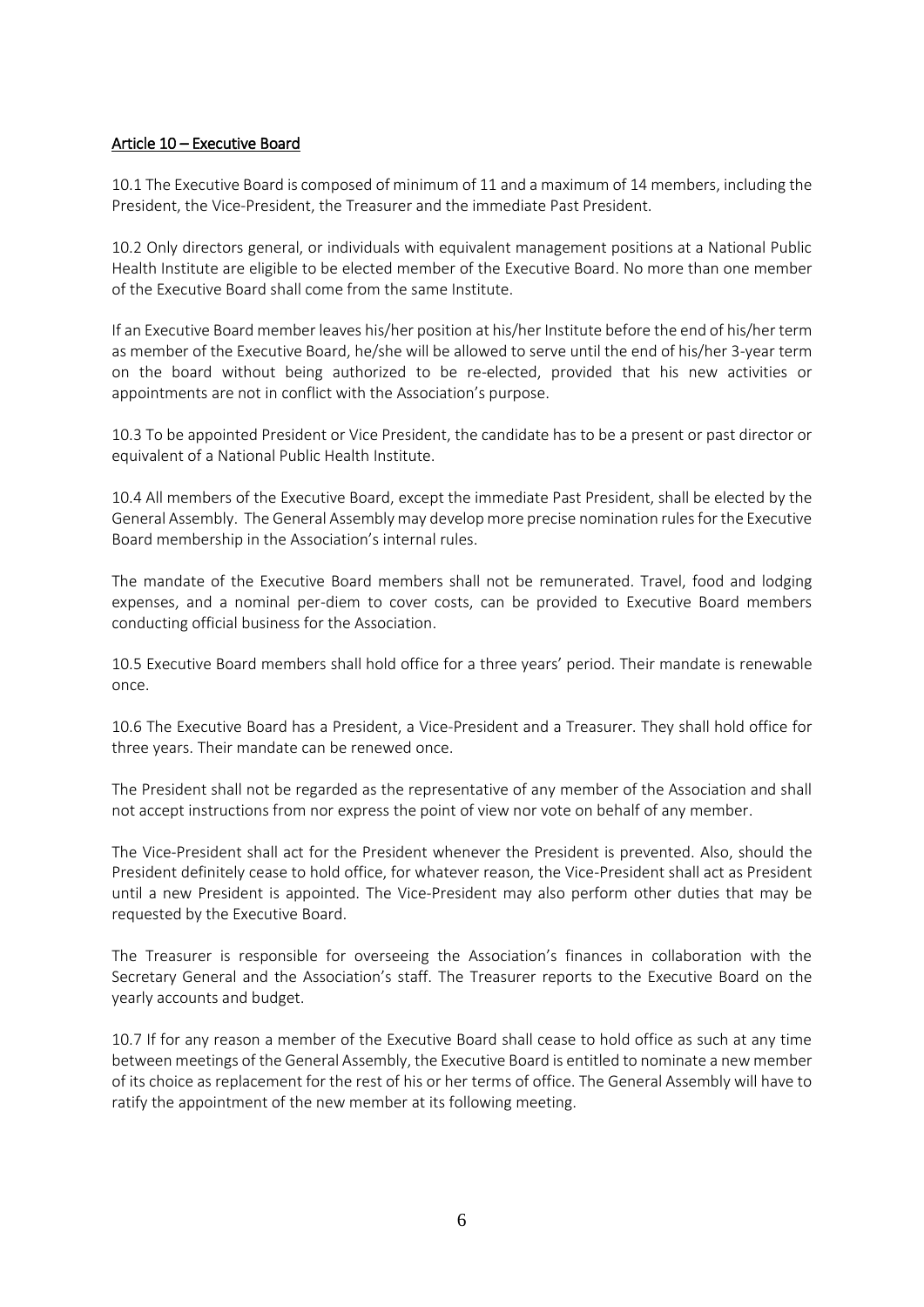10.8 The Executive Board is responsible for the overall direction and management of the interests of the Association and for taking all decisions not specifically reserved to the General Assembly by these statutes. It shall ensure the proper implementation of the decisions of the General Assembly.

The Executive Board is responsible for proposing changes in the Statutes and Internal Rules when this is in the interest of the Association.

The Executive Board submits the budget and accounts and reports on the strategy and the annual work program of the Association to the General Assembly.

The Executive Board is responsible for the engagement, the dismissal, the remuneration and other benefits of the personnel of the Association and of consultants with whom the Association may want to collaborate. The Executive Board is responsible for appointing the Secretary General.

10.9 Documents committing the Association in relation to Third Parties and which are not matters of routine administration, including the decision to engage the Association in legal proceedings as a defendant or as a claimant, unless the General Assembly makes special arrangements, shall be signed by the President or, in his or her absence, by two members of the Executive Board.

10.10 The Executive Board shall be convened at least three times a year by the President or by the Vice President when the President is prevented, by e-mail, or by fax.

It shall be regularly convened if at least one third of its members is present or represented.

The agenda shall be set prior to the meeting by the President.

10.11 The Executive Board shall take its decisions in a collegial manner. In case no consensus can be reached on one or more issues and voting is necessary, decisions shall be taken with a simple majority vote. In the event of a deadlock, the President will have a decisive vote.

A member of the Executive Board may be represented by another member, it being understood that one member can only carry a maximum of two proxies.

10.12 The Association shall keep a register at its registered office containing the minutes of each meeting of the Executive Board.

#### Article 11 – Secretary General

11.1 The Secretary General shall be appointed by the Executive Board.

11.2 He/she shall be the focal point and coordinator of Offices of the Association and will be responsible for the effective day to day management of the Association. He/she shall ensure that proper records are kept of all meetings of the General Assembly and of the Executive Board, he/she will represent the Association in matters of routine administration within the limits set by the Executive Board. He/she shall also act as ambassador for the Association in the international arena, as an initiator of collaborative programs between members and between the Association and international organizations, and as a supervisor of the publication and research activities of the Association.

11.3 The Secretary General is accountable to the Executive Board.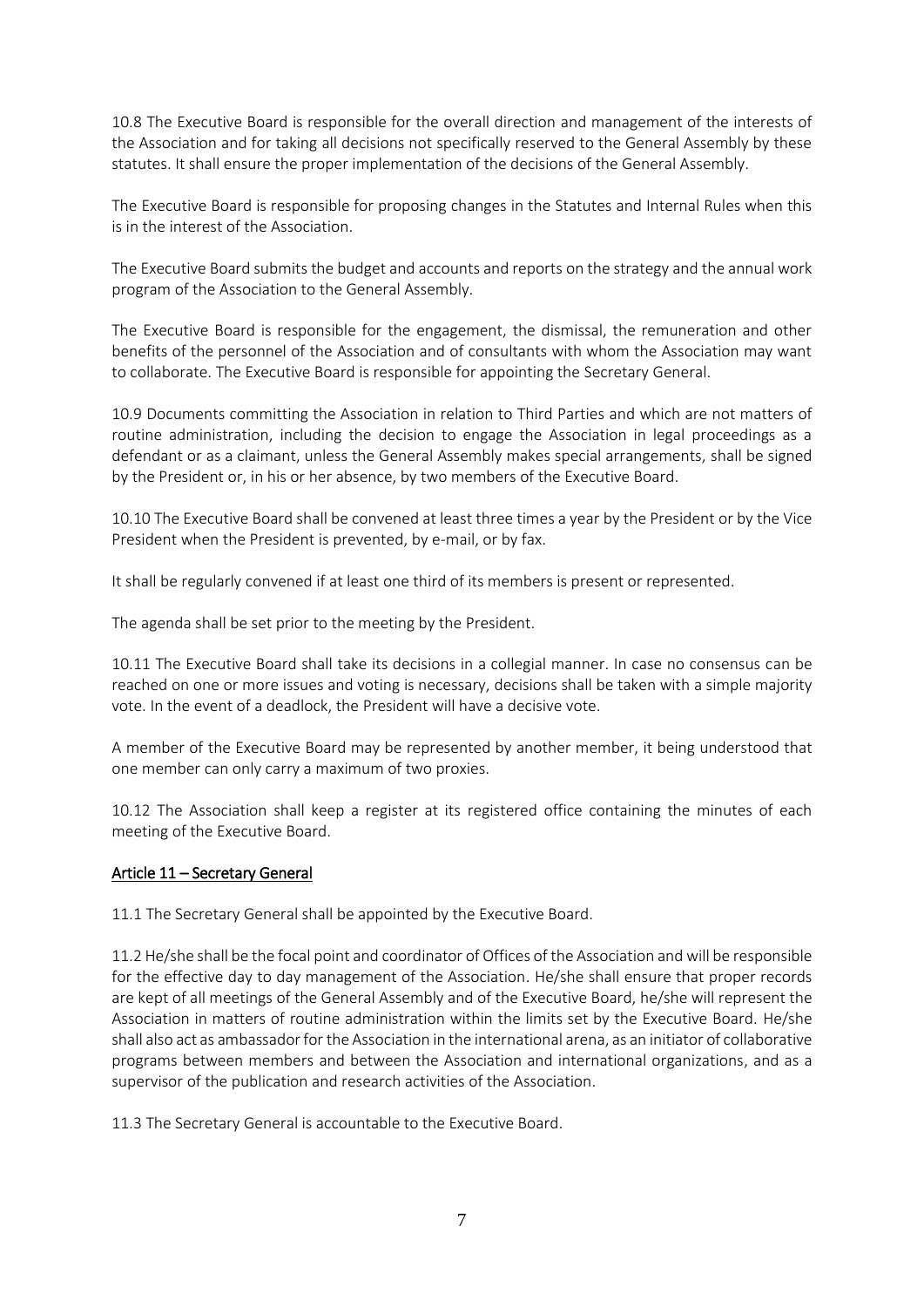# IV. COMMITTEES, TASK FORCES AND ORGANISATION OF REGIONAL ACTIVITIES

### Article 12 - Committees – Divisions – Task Forces - Working Groups

12.1 The Executive Board may decide to structure the work of the Association through Committees, Divisions, Task Forces, Working Groups or Regional Offices that will deal with some aspects of public health.

12.2 These Committees, Divisions, Task Forces, Working Groups can have an advisory role or can be entrusted with some decision-making powers for the purpose of their mission. They can be allowed to function according to specific internal rules and with a specially designated budget. They shall not have the right to legally engage the Association, unless decided otherwise by the Executive Board.

## Article 13 - Regional structures

13.1 The Executive Board may encourage the establishment of supportive regional structures for the realization of work of the Association worldwide. Regional structures shall be coordinated and chaired by a National Member. They can be allowed to function according to specific internal regulations and with a specially designated budget but shall never have the right to legally engage the Association. They shall operate under the supervision and authority of the Executive Board to which they report.

# V. AMENDMENTS TO THE STATUTES AND DISSOLUTION

## Article 14 - Amendments

14.1 The present statutes can be amended at any time by the General Assembly, at an annual meeting or at an extraordinary meeting convened by the President for that purpose. No amendment shall be adopted by the General Assembly unless at least three quarters of the National Members are present or represented, and unless the modification is approved by a majority of at National least three quarters of the National Members present or represented.

However, if less than three quarters of the National Members are present or represented at the General Assembly, a new General Assembly shall be convened in the same conditions, to definitely and validly decide on the proposed amendments by a majority of three quarters of the National Members present or represented.

14.2 Amendments to the statutes shall not take effect until approved by the competent Authorities under Article 50 § 3 of the Law and until they have been publicised in the *Annexes au Moniteur Belge* in accordance with Article 51 § 3 of the Law of 27 June 1921.

## Article 15 - Dissolution

15.1 The rules of article 14 above shall also be applicable in the case of a proposed dissolution of the Association. In that case the General Assembly shall determine the modalities of dissolution and liquidation of the Association.

15.2 The assets remaining after liquidation shall be attributed to an organisation with a non-profit goal.